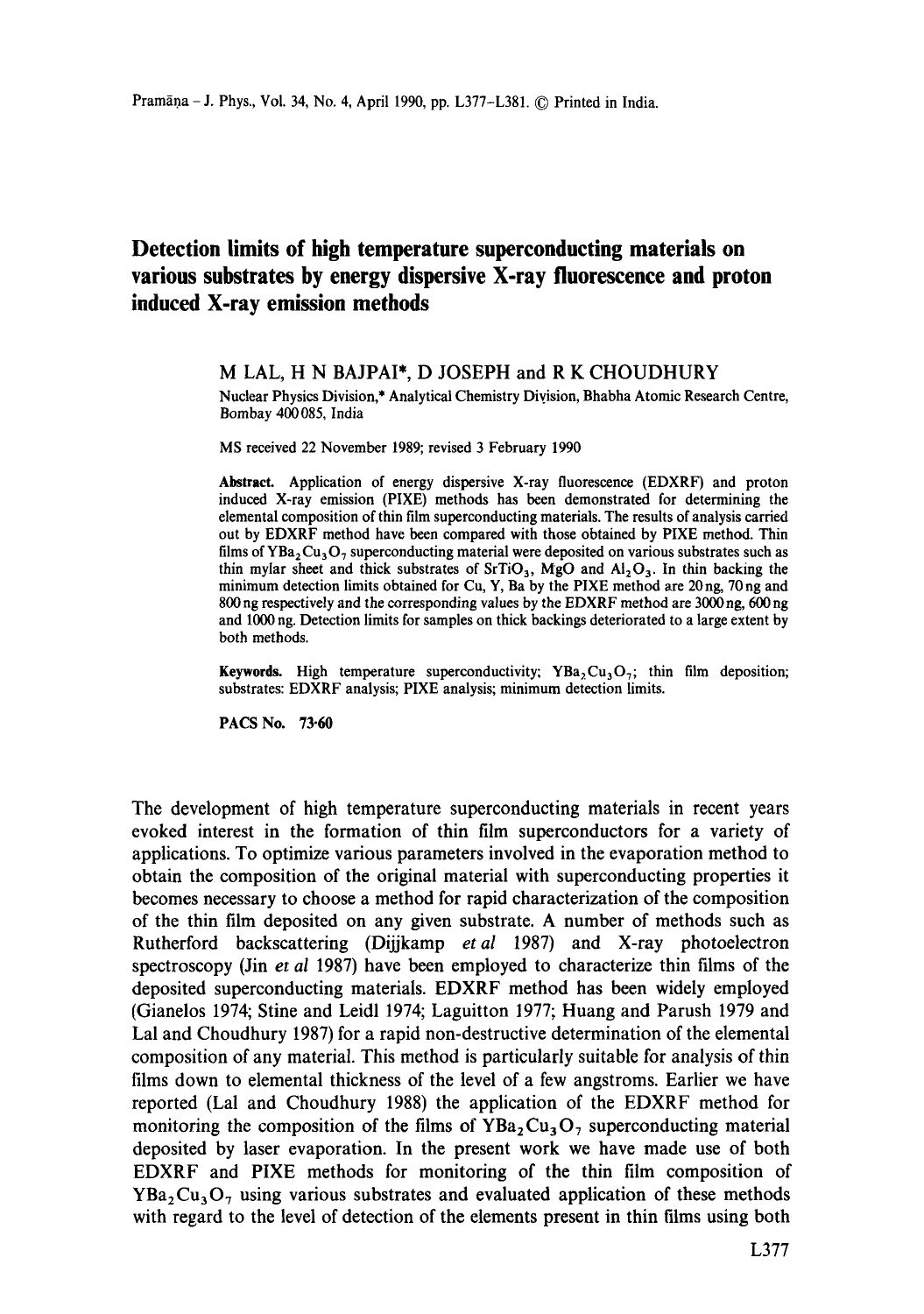

**Figure** 1, Schematic arrangement of Si(Li) detector X-ray system employing (a) photon excitation from radioisotope sources. (b) proton beam from Van de Graaff accelerator.

thin and thick substrates. The thick substrates used were  $SrTiO<sub>3</sub>$ , MgO and  $Al<sub>2</sub>O<sub>3</sub>$  in the form of 5 mm thick disks and the thin substrate used was  $6~\mu$ m mylar sheet.

The EDXRF set up employed for monitoring these thin film deposits comprises of a high resolution lithium drifted silicon, Si (Li) detector along with radioisotope sources of  $109 \text{Cd}(20 \text{mc})$  and  $241 \text{Am}(100 \text{mc})$  for excitation of characteristic X-rays. The sources are mounted in an annular geometry as shown in figure l(a). The signals of the X-rays detected by Si (Li) detector are amplified by high resolution electronics and the spectrum is stored in the multi-channel analyzer. Figure l(b) shows the PIXE set up (Lal *et al* 1989) at the 5.5 MeV Van de Graaff accelerator, Trombay. The beam from the accelerator is diffused by passing through a thin Ni foil located 0.5 m from the sample target. The diffused beam passes through a set of collimators before striking the sample over a well-defined area. The X-rays from the sample are detected at  $90^{\circ}$ with respect to the beam by a  $Si(L)$  detector which is shielded against the proton induced  $y$ -ray background from all sides except the Be window which interfaces the sample and the detector.

Figures 2 and 3 show the X-ray spectra of the high  $T_c$  superconducting material deposited on thin mylar backing obtained with the EDXRF and PIXE methods. In EDXRF method both <sup>109</sup>Cd and <sup>241</sup>Am were used to excite the samples. In PIXE method, proton beam of 2.5 MeV was used from the Van de Graaff accelerator. The sample of 500  $\mu$ g/cm<sup>2</sup> thickness was deposited by micropippeting the YBa<sub>2</sub>Cu<sub>3</sub>O<sub>7</sub> solution. From the observed intensities of the K X-rays of all the elements, the minimum detection limits (MDL) were evaluated. The MDL of an element was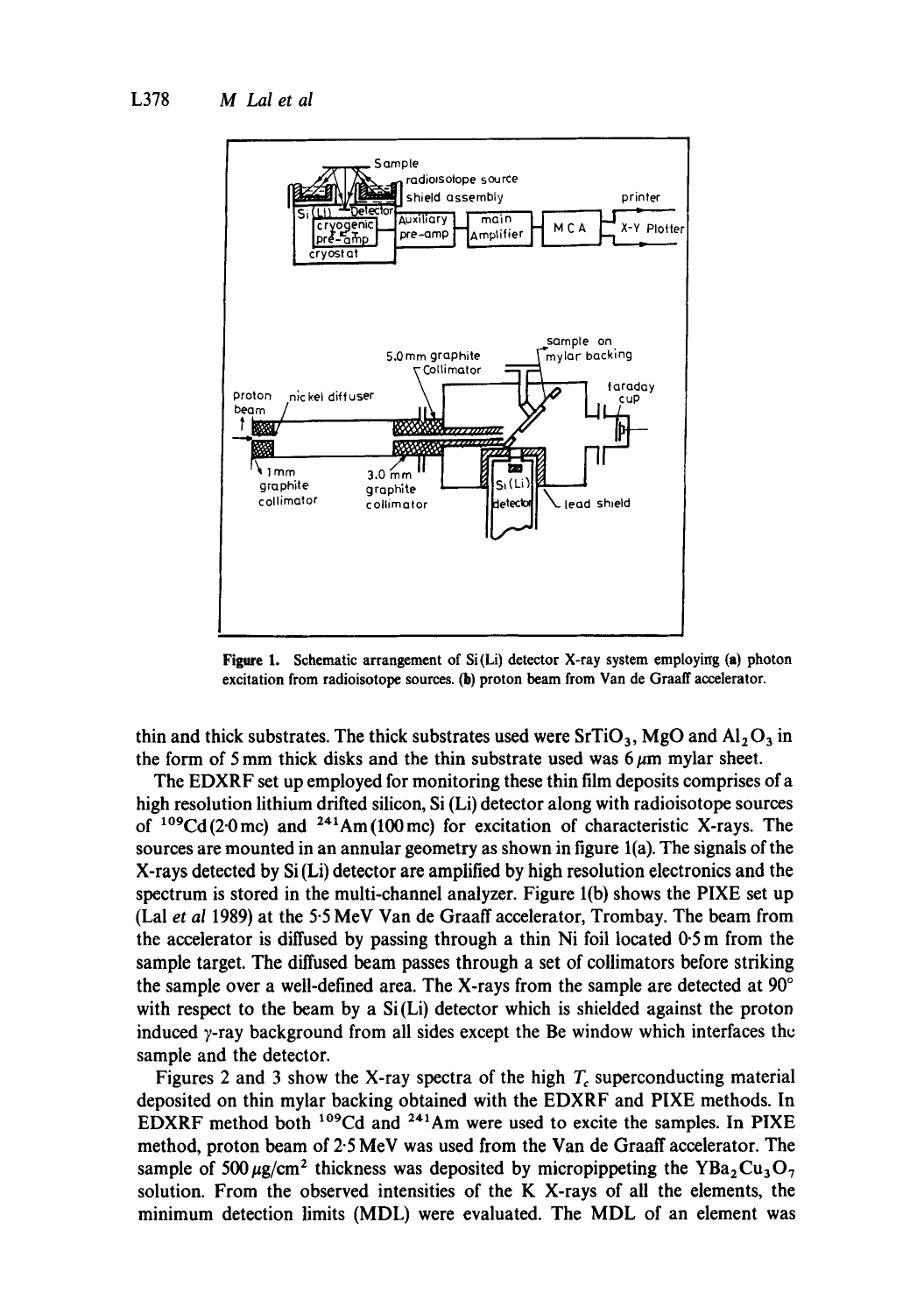

**Figure 2.** EDXRF spectra of thin superconducting material  $YBa<sub>2</sub>Cu<sub>3</sub>O<sub>7</sub>$  on mylar backing **excited by (a)**  $^{109}Cd$  (b)  $^{241}Am$ .



**Figure 3.** PIXE spectrum of thin superconducting materials  $YBa_2Cu_3O_7$  on mylar backing.

**calculated as the equivalent of the element concentration corresponding to the total**  counts of  $2\sqrt{N_B}$ , where  $N_B$  is the background counts under the X-ray peak. Similar **analysis was carried out for samples deposited on thick substrates. The detection**  limits deteriorated to a large extent for the thick substrates. However in SrTiO<sub>3</sub> **substrate, the K X-rays of Sr were found to heavily interfere with the Y K X-rays**  (figure 4). The results on detection limits for substrates of mylar,  $MgO$ ,  $Al_2O_3$  are **discussed below.**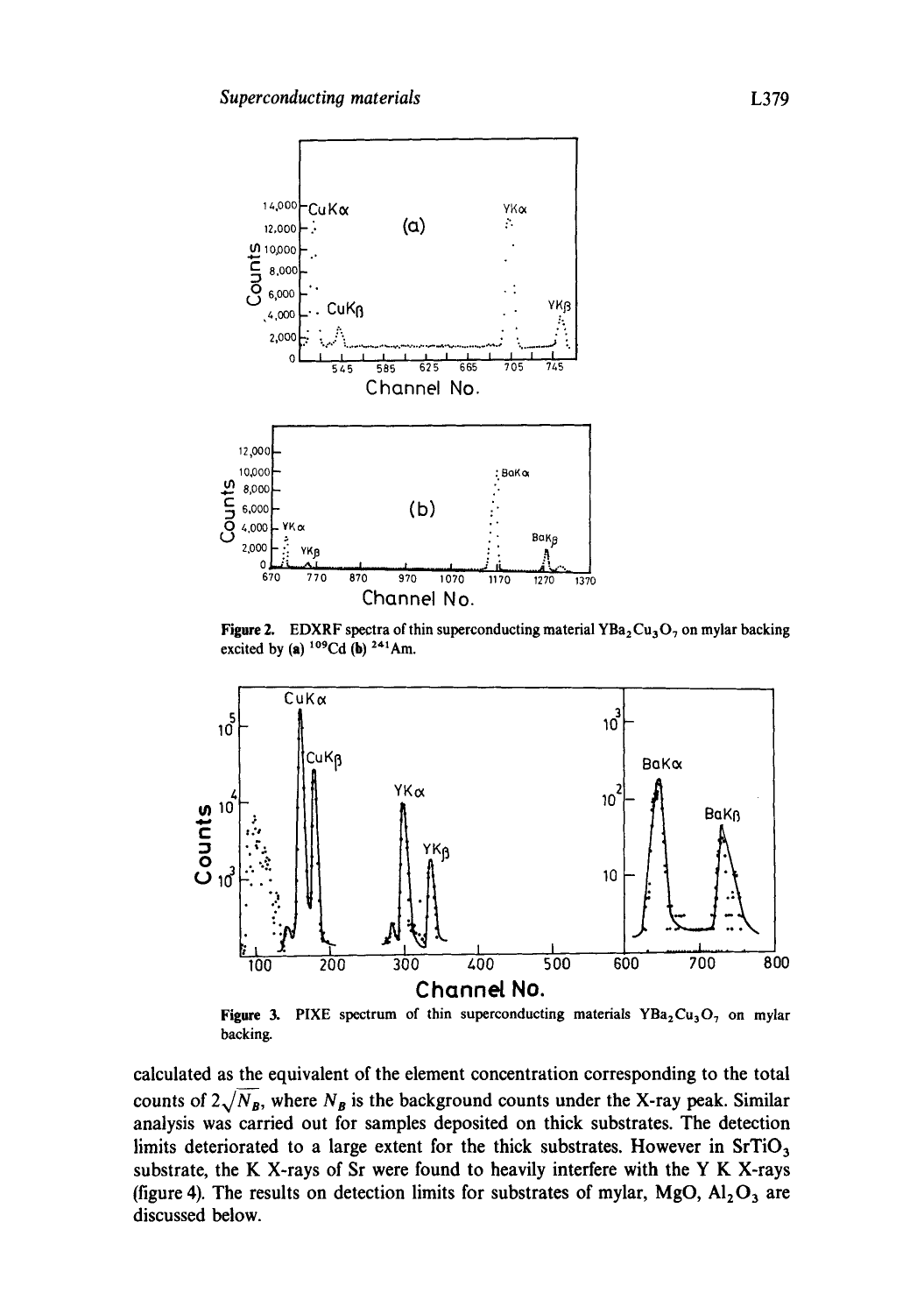

**Figure 4.** PIXE spectrum of superconducting material  $YBa<sub>2</sub>Cu<sub>3</sub>O<sub>7</sub>$  on thick substrate of  $SrTiO<sub>3</sub>$ .

To achieve good detection limits in EDXRF analysis, it is essential to employ suitable exciting source energies for X-ray lines to be excited and also to minimize the background under the X-ray peak of the elements to be measured. Better detection limits are obtained by employing the excitation source energy closer to the absorption edge of the element and for this reason <sup>109</sup>Cd is used for Cu and Y and <sup>241</sup>Am for Y and Ba. In this way, the Y  $K_a$  counts are used to normalize the spectra to determine the relative intensities of Cu and Ba. The background in EDXRF arises mainly due to the tailing of incomplete charge collection of the scattered photons.

PIXE method offers better detection limits for lower atomic number elements because of much higher excitation cross section and easier availability of large flux of proton beam from the accelerator. Even though in the lower energy region the bremsstrahlung background due to electrons emitted in charge particle interaction is predominantly high, the sensitivity of detection by PIXE method is superior to EDXRF method.

Table 1 gives the MDL for Cu, Y, Ba by EDXRF and PIXE methods using thin and thick substrates. For thin substrates, PIXE offers better detection limits for all the three elements. In thick substrates though performance of PIXE method deteriorates by an order of magnitude, it is still better for Cu and Y but not for Ba. The detection limits for thick substrates given in table 1 correspond to MgO and  $Al_2O_3$  substrates. In  $SrTiO<sub>3</sub>$  there was heavy interference of Sr K X-rays with the Y K X-rays obscuring their proper detection. For an element to be detected, its concentration has to be higher than  $\Delta$ he MDL as quoted above. The error in the determination of the concentration of an element will however, depend on the counting statistics of the K X-ray peak including the background under it.

In summary we have applied the PIXE and EDXRF methods for characterizing the composition of elements of high  $T<sub>c</sub>$  superconducting films on various substrates. As a typical case the material of  $YBa<sub>2</sub>Cu<sub>3</sub>O<sub>7</sub>$  was used in the present analysis. It was observed that in general PIXE gives better detection limits than EDXRF except for the measurement of Ba on thick substrates. Depending upon the elemental thickness